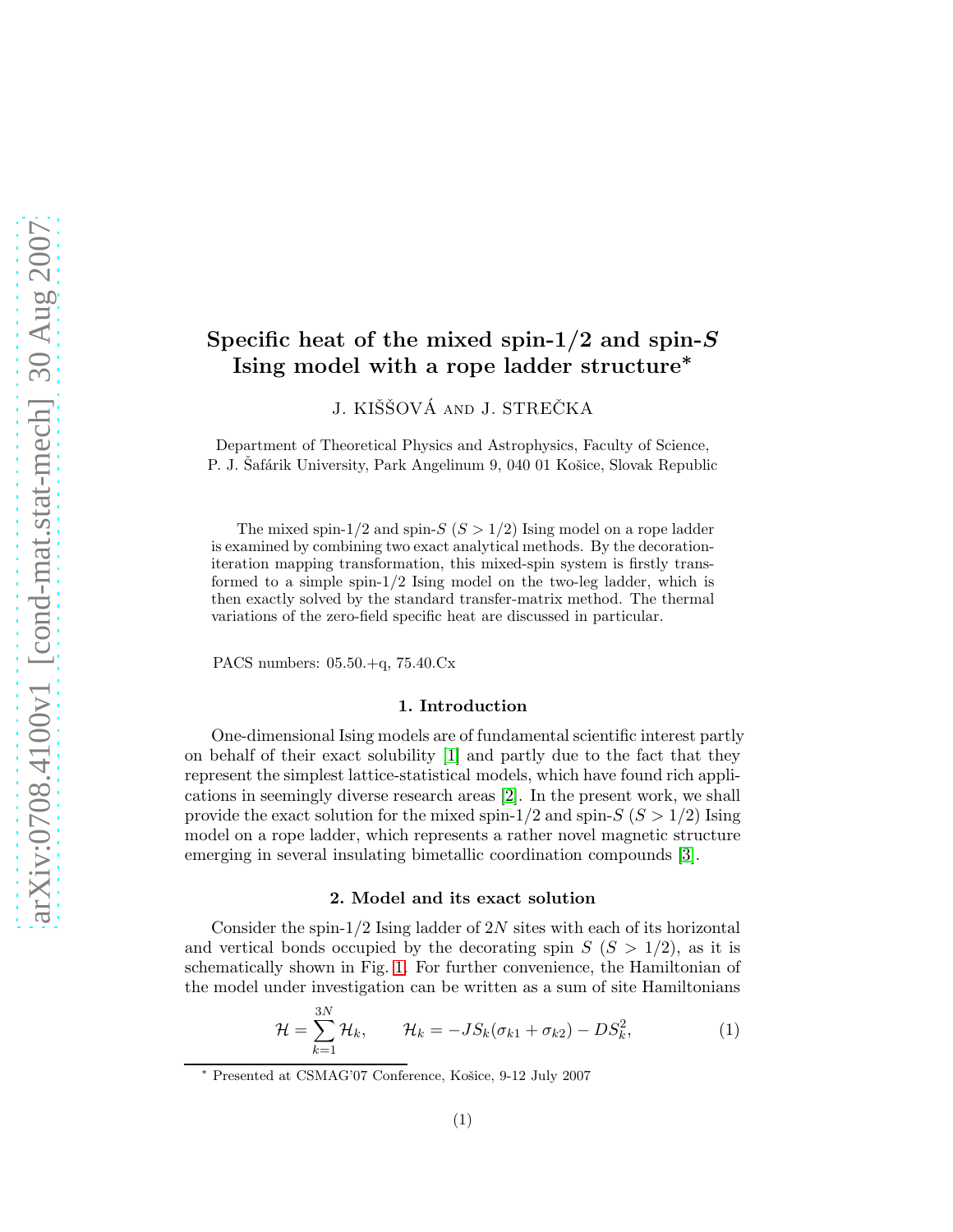

<span id="page-1-0"></span>Fig. 1. A small fragment of the mixed-spin Ising model on the rope ladder. The full circles denote lattice positions of the vertex spins  $\sigma_j = \pm 1$ , while the empty ones label lattice positions of the decorating spins  $S_k = -S, -S + 1, \ldots, +S$ .

where each site Hamiltonian  $\mathcal{H}_k$  involves all the interaction terms of one decorating spin. Above,  $\sigma_{k\gamma} = \pm 1 \; (\gamma = 1, 2)$  denote two vertex spins of the rope ladder that are nearest neighbours to the decorating spin  $S_k =$  $-S, -S+1, \ldots, +S$ . The parameter J labels pairwise exchange interaction between the nearest-neighbour spin pairs, while the parameter D measures a strength of the single-ion anisotropy acting on the decorating spins.

The crucial step of our procedure lies in the calculation of the partition function, which can be firstly partially factorized to the expression

<span id="page-1-2"></span>
$$
\mathcal{Z} = \sum_{\{\sigma_j\}} \prod_{j=1}^{3N} \sum_{n=-S}^{+S} \exp\left(\beta D n^2\right) \cosh\left[\beta J n \left(\sigma_{k1} + \sigma_{k2}\right)\right],\tag{2}
$$

where  $\beta = 1/(k_BT)$ ,  $k_B$  is Boltzmann's constant, T is the absolute temperature and the symbol  $\sum_{\{\sigma\}}$  denotes the summation over all possible spin configurations of the vertex spins  $\sigma_j$ . Next, it is advisable to employ the generalized decoration-iteration mapping transformation [\[4\]](#page-3-3)

<span id="page-1-1"></span>
$$
\sum_{n=-S}^{+S} \exp\left(\beta D n^2\right) \cosh\left[\beta J n \left(\sigma_{k1} + \sigma_{k2}\right)\right] = A \exp\left(\beta R \sigma_{k1} \sigma_{k2}\right),\tag{3}
$$

which physically corresponds to removing all the interaction parameters associated with the decorating spins and replacing them by a new effective interaction  $R$  between the remaining vertex spins. Since there are four possible spin states for each pair of vertex spins  $\sigma_{k1}$  and  $\sigma_{k2}$  and only two of them provide independent equations from the transformation formula [\(3\)](#page-1-1), the mapping parameters  $A$  and  $R$  have to meet the following conditions

<span id="page-1-3"></span>
$$
A^{2} = \left(\sum_{n=-S}^{+S} \exp(\beta D n^{2}) \cosh(2\beta J n)\right) \left(\sum_{n=-S}^{+S} \exp(\beta D n^{2})\right),\tag{4}
$$

$$
\beta R = \frac{1}{2} \ln \left( \sum_{n=-S}^{+S} \exp(\beta D n^2) \cosh(2\beta J n) \right) - \frac{1}{2} \ln \left( \sum_{n=-S}^{+S} \exp(\beta D n^2) \right). (5)
$$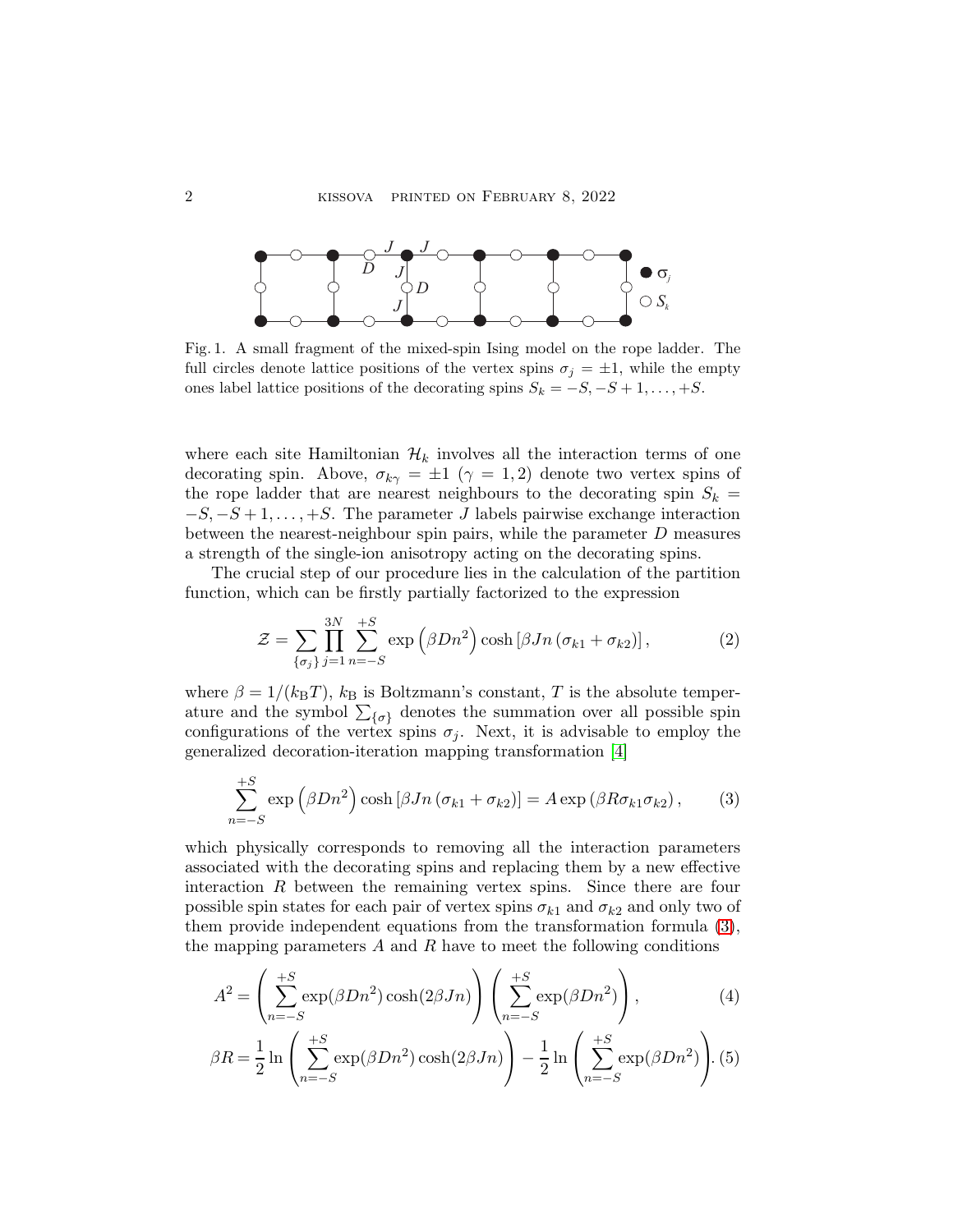By substituting the transformation [\(3\)](#page-1-1) into Eq. [\(2\)](#page-1-2) one gains the relation

<span id="page-2-1"></span>
$$
\mathcal{Z}(\beta, J, D) = A^{3N} \mathcal{Z}_0(\beta, R),\tag{6}
$$

which connects the partition function  $\mathcal Z$  of the mixed-spin Ising model on the rope ladder with the partition function  $\mathcal{Z}_0$  of the simple spin-1/2 Ising model on two-leg ladder with the effective nearest-neighbour interaction R. It is worthwhile to remark that the partition function of the latter model can be rather easily calculated by applying the transfer-matrix method [\[1\]](#page-3-0), which yields in the thermodynamic limit the following exact result

<span id="page-2-0"></span>
$$
\mathcal{Z}_0 = \left\{ \cosh(3\beta R) + \cosh(\beta R) + \sqrt{[\sinh(3\beta R) - \sinh(\beta R)]^2 + 4} \right\}^N.
$$
 (7)

Bearing this in mind, the exact solution for the partition function of the mixed-spin Ising model on the rope ladder is formally completed as it can be simply achieved by a mere substitution of the corresponding partition function  $(7)$  to the relationship  $(6)$ , whereas both mapping parameters A and  $R$  have to be taken from Eqs. [\(4\)](#page-1-3) and [\(5\)](#page-1-3), respectively.

#### 3. Results and discussion

Now, let us focus on thermal variations of the zero-field specific heat with the aim to shed light on how this dependence changes with the single-ion anisotropy. Before discussing the most interesting results, it should be mentioned that the zero-field specific heat can readily be obtained from the exact result for the partition function [\(6\)](#page-2-1) with the help of basic thermodynamicalstatistical relations. Even although the final expression is too cumbersome to write it down here explicitly, it is worthy to note nevertheless that it implies an independence on a sign of the exchange interaction  $J$ . In this respect, the temperature dependences of the zero-field specific heat discussed below remain in force regardless of whether ferromagnetic  $(J > 0)$  or ferrimagnetic  $(J < 0)$  spin system is considered.

For illustration, Fig. [2a](#page-1-2)) and b) depict thermal variations of the zerofield specific heat for the rope ladder with the decorating spins  $S = 1$  and  $S = 3/2$ . As one can see, the same general trends can be observed in both figures: the round maximum diminishes and shifts towards lower temperatures by decreasing the single-ion anisotropy. However, the most interesting temperature dependences can be found at sufficiently negative single-ion anisotropies close to  $D/J = -2.0$  for the case with  $S = 1$  and respectively,  $D/J = -1.0$  for the case with  $S = 3/2$ . In the vicinity of both these boundary values, the double-peak specific heat curves (low-temperature peaks are for clarity shown in the insets) appear due to the competition